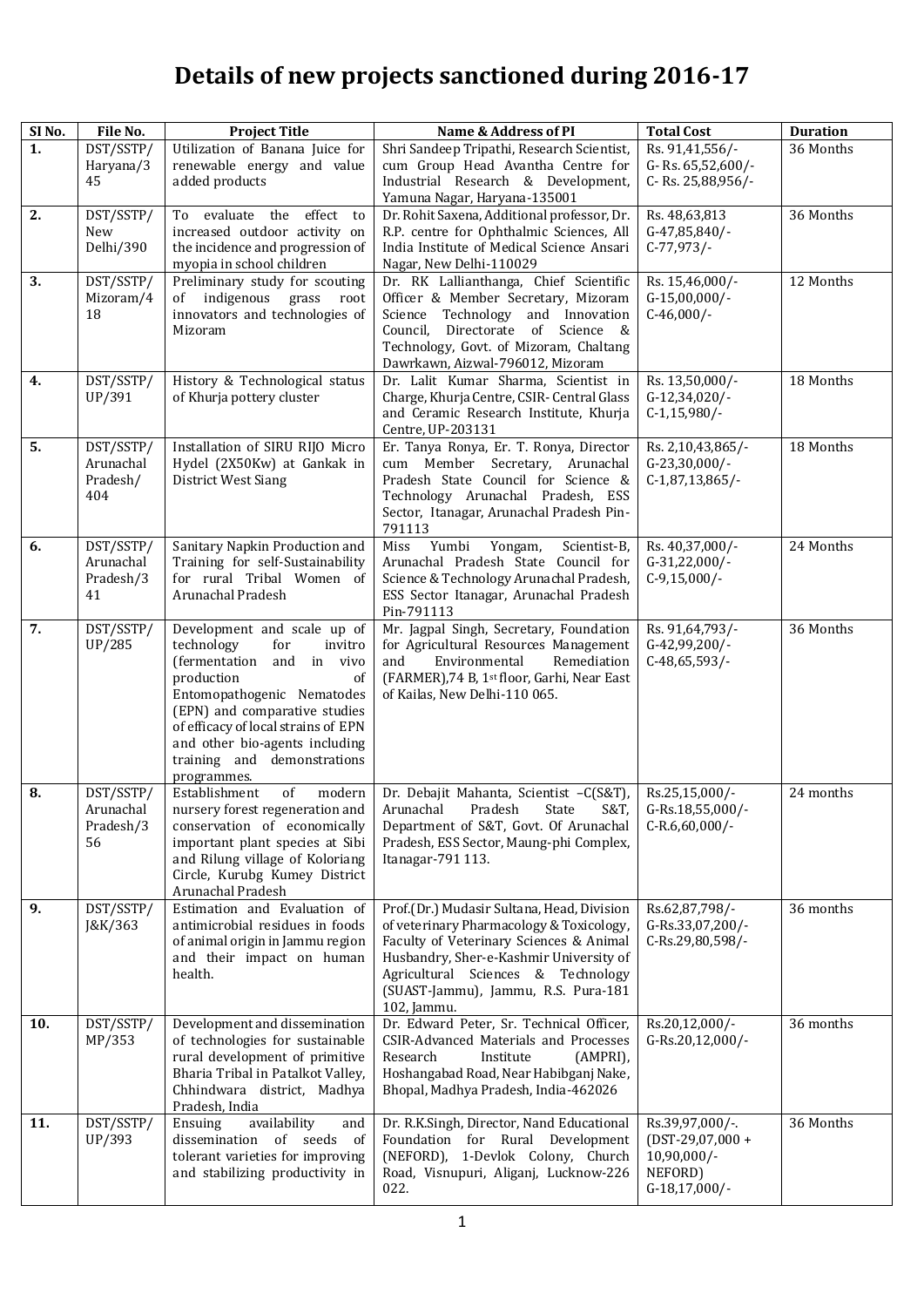|     |                                           | stress-prone areas of eastern<br>UP.                                                                                                                                                                            |                                                                                                                                                                                                                                                              | $C-21,80,000/-$                                                                                                                                          |           |
|-----|-------------------------------------------|-----------------------------------------------------------------------------------------------------------------------------------------------------------------------------------------------------------------|--------------------------------------------------------------------------------------------------------------------------------------------------------------------------------------------------------------------------------------------------------------|----------------------------------------------------------------------------------------------------------------------------------------------------------|-----------|
|     |                                           |                                                                                                                                                                                                                 |                                                                                                                                                                                                                                                              |                                                                                                                                                          |           |
| 12. | DST/SSTP/<br><b>UP/428</b>                | Community based integrated<br>filter system for clean drinking<br>water.                                                                                                                                        | Dr. Ashok Kumar Professor, Centre for<br>Environmental Science & Engineering &<br>Department of Biological Sciences and<br>Engineering, IIT Kanpur-201 016.                                                                                                  | Rs. 75,83,296/-<br>G-Rs.55,16,000/-<br>C-Rs.20,67,296/-                                                                                                  | 24 months |
| 13. | DST/SSTP/<br>TN/377                       | Development of Automated<br>Rubber Tapping Machine to<br>improve the Socio-economic<br>Status of Rubber Growers in<br>Rural Areas                                                                               | Dr.A.Lenin Fred, Principal, Marephraem<br>College of Engineering & Technology,<br>Meankara Hills, Elavuvilai, Marthandum-<br>629 171.                                                                                                                        | Rs.37,69,651/-<br>G-Rs.35,86,4000/-<br>C-Rs.1,83,251/-                                                                                                   | 36 months |
| 14. | DST/SSTP/<br>Karnataka/<br>268            | Improving sustainable energy<br>access among SC/ST households<br>in Chamarajnagar district of<br>Karnataka -a pilot study.                                                                                      | Dr. H.H. Ninga Shetty Field Coordinator,<br>Rural& Renewable Energy Group, Under<br>Social transformation Division The<br>Energy & Resources Cente, 4th mina, 2ns<br>cross Domlur II stage, Bangalore-560<br>071.                                            | Rs. 41,95,736/-<br>G-Rs.41,27,000/-<br>$C-68,736/$ -                                                                                                     | 24 months |
| 15. | DST/SSTP/<br>Manipur/4<br>39              | Tribal<br>Ethnobotanical<br>Exploration, Documentation and<br>Usage of Wild Edible Plants in<br>North East India.                                                                                               | Dr. Rimai Joy, Director, Research &<br>Training,<br>Ardent Foundation,<br>Ng.<br>Ngareophung, Phungreitang, West Ukrul-<br>795 142, Manipur.                                                                                                                 | Rs.22,57,588/-<br>G-Rs.20,49,000/-<br>C-Rs.2,08,588/-                                                                                                    | 24 months |
| 16. | DST/SSTP/<br>Arunachal<br>Pradesh/3<br>96 | Demonstration of three tier<br>Agro forestry system<br>and<br>Bamboo drip irrigation along<br>with allied activities for self-<br>sustainability of tribal people of<br>Dokoputu Village, Arunachal<br>Pradesh. | Mr. H.K. Dutta, Additional Director, State<br>Remote Sensing Application Centre,<br>Arunachal Pradesh State Council for S&T<br>(APSCST), Department of S&T, Govt. of<br>Arunachal Pradesh, ESS Sector, Maung-<br>phi-Maung-phi Complex, Itanagar-791<br>113. | Rs.5,90,91,369/-<br>G-R.5,64,72,800/-                                                                                                                    | 36 months |
| 17. | DST/SSTP/<br>Karnataka/<br>381            | Demonstration of importance of<br>efficient AM fungi in chilli and<br>tomato.                                                                                                                                   | Dr.M.N.Sreenivas, Professor, Department<br>of Agriculture Microbiology, University of<br>Agricultural<br>Dhrward,<br>Sciences,<br>Karnataka-580 025.                                                                                                         | Rs.35,52,240/-<br>G-Rs.12,29,040/-                                                                                                                       | 36 months |
| 18. | DST/SSTP/<br>Assam/433                    | Design and Development of<br>Sensing & Control System for<br>Quality Teas Production.                                                                                                                           | Dr. Upal Sharma, Associate Professor,<br>University<br>Science<br>Instrumentation<br>Centre, Department of Instrumentation,<br>Guwahati University, Gopinath Bardoloi N<br>agar, Guwhati-781 014.                                                            | Rs.7,35, 456/-<br>G-Rs.6,50,000/-<br>C-Rs. 85,456/-                                                                                                      | 12 months |
| 19. | DST/SSTP/<br>Kerala/453                   | Garcinia gummigutta seed oil as<br>therapeutic, edible in Konkan<br>region of Goa & Kerala.                                                                                                                     | Survey on proper utilization of Dr. Shiney George, Professor & HOD,<br>Biotechnology,<br>Department<br>of<br>Presentation College of Applied Sciences,<br>Puthenvelikara,<br>Ernakulam<br>district<br>(Under MG University, Kerala-683 594                   | Rs.33,27,670/-<br>G-Rs.14,01,730/-<br>C-Rs.19.15.940/-                                                                                                   | 18 months |
| 20. | DST/SSTP/<br>Nagaland/4<br>34             | Study of the relationship of<br>Epstein-Barr virus with the high<br>occurrence of Nasopharynegeal<br>Carcinoma among the various<br>tribal group of Nagaland.                                                   | Dr.V. Khamo, HOD, Department<br>of<br>Pathology, Healthcare laboratory<br>&<br>Research Centre, Nagaland Hospital<br>authority, Kohima-797 001, Nagaland.                                                                                                    | Rs.1,10,50,960/-<br>G-Rs.69,06,460/-<br>C-Rs.41.44,500/-                                                                                                 | 36 months |
| 21. | DST/SSTP/<br>J&K/459                      | Molecular characterization of<br>non-small cell lung carcinoma in<br>patients from Jammu & Kashmir.                                                                                                             | Dr. Rakesh Kumar, Assistant Professor,<br>Department of Biotechnology, Shri Mata<br>Vaishno Devi University, University<br>Campus, Sub-Post Officer, Katra, Jammu &<br>Kashmir-182 320.                                                                      | Rs.90,01,892/-<br>G-Rs.72,12,040/-<br>C-Rs.17,89,852/-                                                                                                   | 36 months |
| 22. | DST/SSTP/<br>UP/392                       | <b>DST</b><br>Centre<br>for<br>The<br>Development<br>of<br>Waste<br>Utilization Technologies<br>for<br>Ceramic Industries                                                                                       | Shri. Lalit Kumar Sharma, Scientist-In-<br>Charge, CSIR-Central Glass & Ceramic<br>Research Institute, (CSIR -CGCRI, Khurja<br>Centre, J, G.T. Road, Khurja-203131 (U.P)                                                                                     | Rs. 2,52,81,042/-<br>G-Rs. 60,30,000/-<br>C-Rs. 192,51,042/-<br>DST contribution:<br>Rs. 2,23,11,042/-<br>CSIR-CGCRI,<br>contribution<br>Rs. 29,70,000/- | 36 Months |
| 23. | DST/SSTP/<br>Tamilnadu<br>/528            | Enhanced<br>alternative<br>biotreatment of textile effluents<br>to CETPS through nanostructure<br>based comprehensive treatment<br>system                                                                       | Dr. R. Rajendran, Professor, PSG College of<br>Arts and Sciences, Civil Aerodrome (PO),<br>Coimbatore-641014, Tamilnadu                                                                                                                                      | Rs. 1,16,36,400/-<br>G-Rs. 36,36,400/-<br>C-Rs. 80,00,000/-                                                                                              | 36 Months |